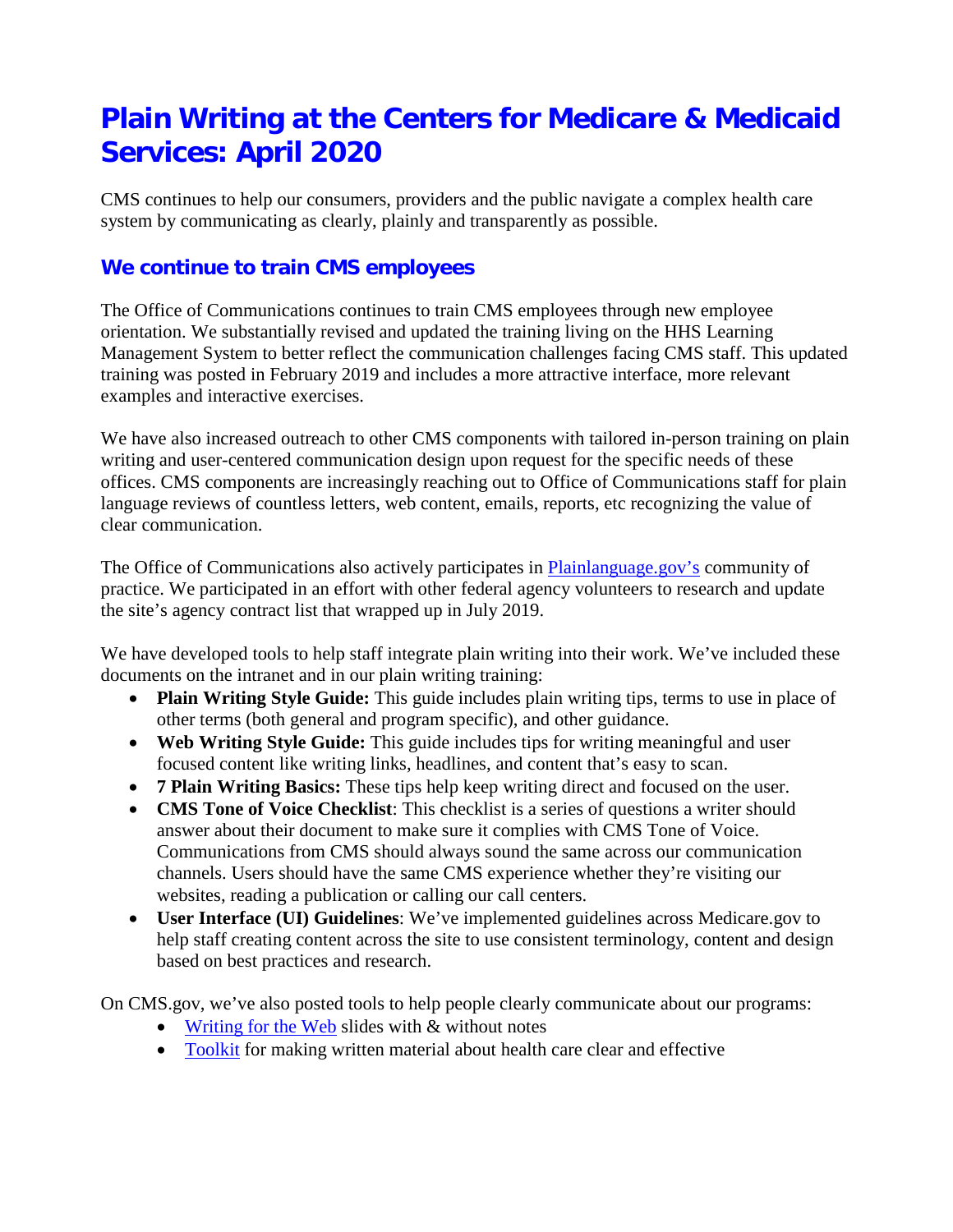## **Plain writing in consumer products**

The Office of Communications is a longtime proponent of plain writing, and we've been incorporating plain writing principles into every public-facing product we create for years. Most of these products and content are available online at [Medicare.gov,](http://www.medicare.gov/) [HealthCare.gov,](http://www.healthcare.gov/) and [Marketplace.cms.gov.](https://marketplace.cms.gov/) Many are also available in print at [Medicare.gov/publications](http://www.medicare.gov/publications) and the CMS [partner product ordering website.](http://productordering.cms.hhs.gov/)

Every consumer product that the Office of Communications creates is developed using plain writing principles. Our print products are updated on a yearly cycle for content accuracy and other improvements. We also track web page metrics using Qualtrics and Google analytics, so we can monitor pain points and update pages early and as often as possible when points of confusion are identified to meet user needs. We've also used A/B testing on the web prior to and during Open Enrollment to test terminology on buttons, etc to gauge what best invites a desired action.

We're also reaching out to consumers with plain language messaging through social media channels like Facebook, Twitter and YouTube. We continue to use email campaigns to disseminate plain language messages about the Health Insurance Marketplace and continue to increase our email outreach to people with Medicare. In 2019, we improved our ability to send more targeted emails to people with Medicare largely based on their enrollment status with either Original Medicare or Medicare Advantage. During Open Enrollment 2019, we sent over 100 million email messages to over 10.8 million email subscribers (as of 12/7/2019). These messages helped increase awareness and use of the Medicare Plan Finder on Medicare.gov and encouraged people to explore their coverage options for the 2020 coverage year. Targeted email messages had an average open rate of about 29% compared to an open rate of about 25% for general email messages.

Below are other specific examples of our recent plain writing efforts:

#### **Redesigned Marketplace Appeals Forms** [\(Example\)](https://www.healthcare.gov/downloads/marketplace-appeal-request-form-fillable-ftr.pdf):

If you don't agree with a Health Insurance Marketplace decision, you may be able to file an appeal. The redesign and implementation of these appeals forms has made the process easier. The new forms are a big usability improvement, and we confirmed these improvements through consumer testing. Consumers are now also able to submit forms electronically which is a huge customer service win.

#### **Medicare retro-enroll notice (**[Example\)](https://www.cms.gov/medicareprescription-drug-coveragelimitedincomeandresourceslis-notices-and-mailings/auto-enrollment-retroactive-reimbursement-notice):

This new notice is sent to people who qualified for Extra Help paying for Medicare prescription drug coverage and explains that Medicare will reimburse their covered prescription costs for a retroactive period of coverage and how to get paid back for their costs. Similar to other daily and annual notices related to the Extra Help program, this notice includes clear and action-oriented information to help people take the steps they need to get reimbursed.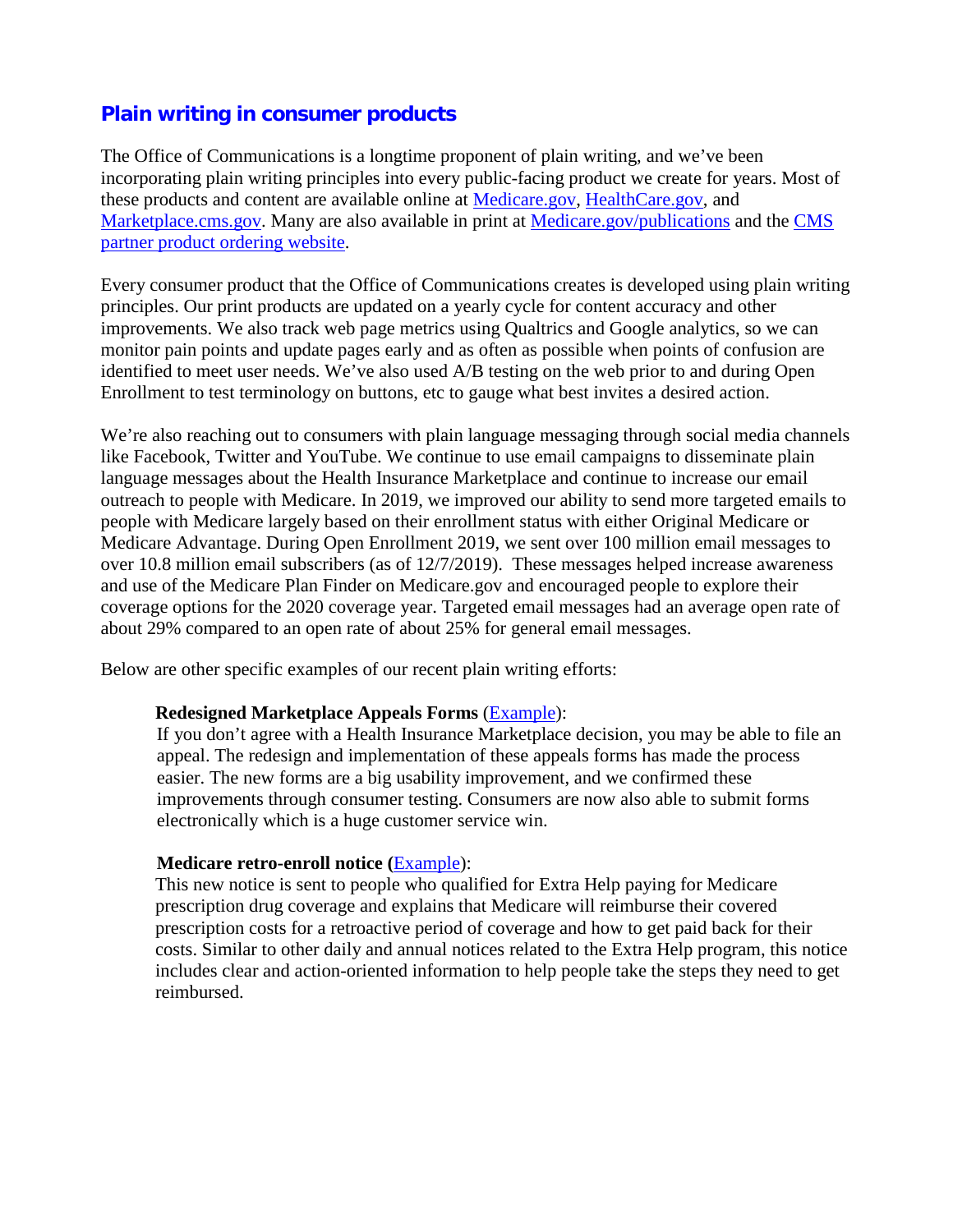#### **Welcome to Medicare package** [\(Example\)](https://www.medicare.gov/forms-help-resources/mail-you-get-about-medicare/welcome-to-medicare-package-automatically-enrolled):

All people new to Medicare receive a welcome package. We conducted consumer testing and updated the package to make the actions people need to take more clear and understandable, so they can make health care decisions that meet their individual needs.

#### **Medicare.gov content clean up:**

In anticipation of future design improvements, we have embarked on a site wide content clean up by removing duplicative information and streamlining content to keep it concise and action oriented. Within the next year, we'll launch an effort to ensure consistency between Medicare.gov and the tools within it like Plan Finder to make sure people with Medicare have a consistent experience across the site. We've also implemented a process to ensure that all new web content and updates to existing web content (including blogs) include a key word analysis to ensure that the content we publish is using the terms that people search for the most to enable us to give them the content they need with the terminology they use.

#### **CMS.gov content clean up**:

With a recent content management system migration, content owners across the agency were asked to review their pages for outdated content. During this clean up, the Office of Communications took the opportunity to make plain language updates to its pages including the home page and strategic initiative pages.

### **Understanding our audiences**

As our resources allow, we consumer test our messaging and products with our target audiences. Social marketing principles have informed the Office of Communications' product and message development for many years. By understanding our target audiences' health literacy, culture, language, attitudes, perceptions and identifying barriers, we have improved our products and therefore our audience's ability to understand our programs. This knowledge also helps us keep our products person-centered.

We don't routinely perform readability tests like the Fry, SMOG, FOG or Flesch-Kincaid on completed content. These kinds of tests rely largely on counting syllables per word, words per sentence, and sentences per paragraph to determine the grade level. With Medicare and Marketplace materials, there are terms (like "formulary") that are unfamiliar, but necessary, to introduce to our audience. We go to great lengths to explain these terms and concepts that aren't readily understood and incorporate features like navigational cues and graphic elements. But readability tests don't take into account these types of efforts. We focus our attention on making sure readability (Do they know the terms we use and is information organized effectively?), usability (Can they easily find the answers they are looking for?), and understandability (Can they accurately explain the meaning or concept after reading?) are successfully achieved, and do this by following industry best practices and iterative testing with our target audiences whenever possible.

While we don't routinely perform readability tests, we do regularly monitor a digital quality management tool on Medicare.gov called SiteImprove. We made numerous edits to pages this past